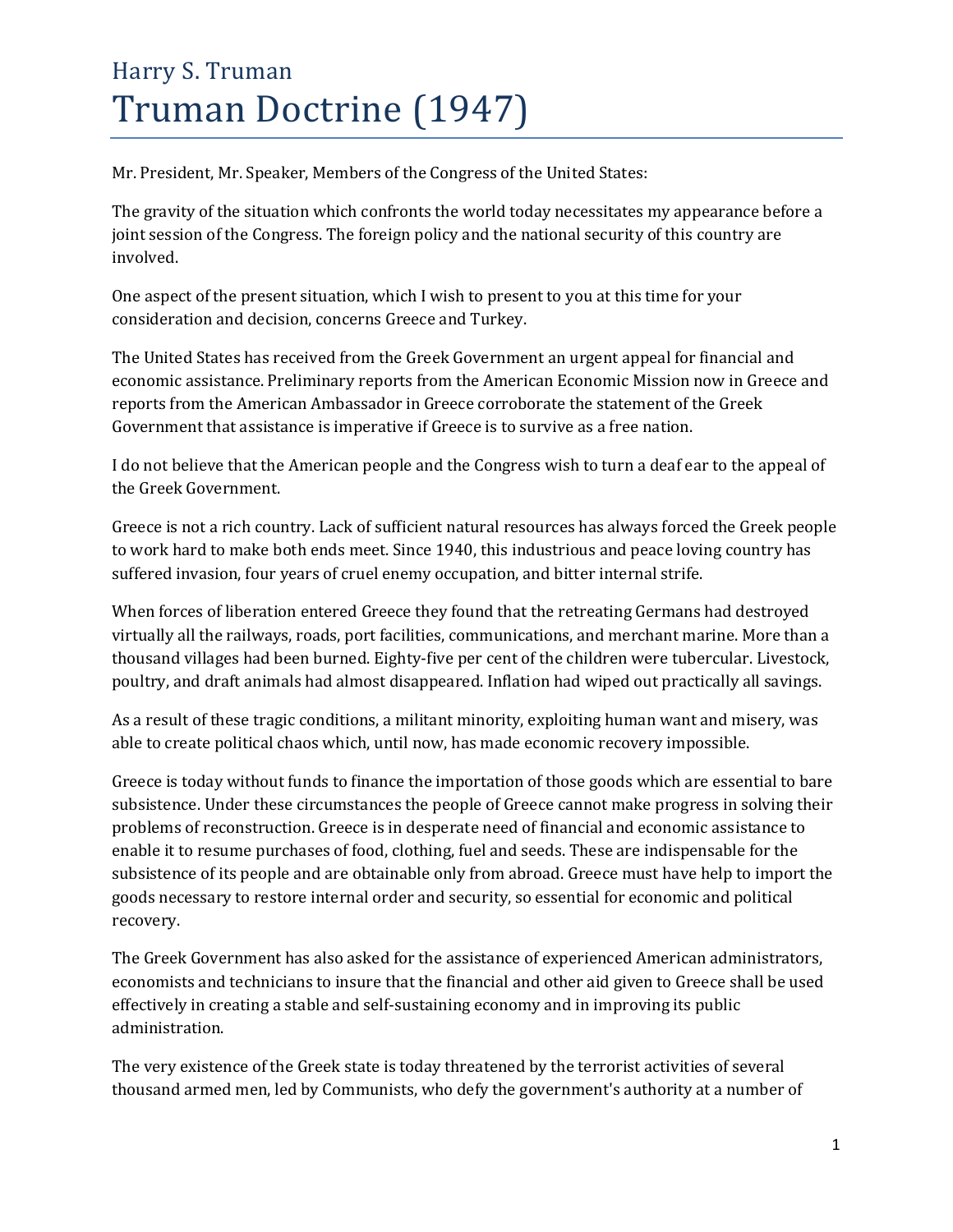points, particularly along the northern boundaries. A Commission appointed by the United Nations security Council is at present investigating disturbed conditions in northern Greece and alleged border violations along the frontier between Greece on the one hand and Albania, Bulgaria, and Yugoslavia on the other.

Meanwhile, the Greek Government is unable to cope with the situation. The Greek army is small and poorly equipped. It needs supplies and equipment if it is to restore the authority of the government throughout Greek territory. Greece must have assistance if it is to become a self-supporting and self-respecting democracy.

The United States must supply that assistance. We have already extended to Greece certain types of relief and economic aid but these are inadequate.

There is no other country to which democratic Greece can turn.

No other nation is willing and able to provide the necessary support for a democratic Greek government.

The British Government, which has been helping Greece, can give no further financial or economic aid after March 31. Great Britain finds itself under the necessity of reducing or liquidating its commitments in several parts of the world, including Greece.

We have considered how the United Nations might assist in this crisis. But the situation is an urgent one requiring immediate action and the United Nations and its related organizations are not in a position to extend help of the kind that is required.

It is important to note that the Greek Government has asked for our aid in utilizing effectively the financial and other assistance we may give to Greece, and in improving its public administration. It is of the utmost importance that we supervise the use of any funds made available to Greece; in such a manner that each dollar spent will count toward making Greece self-supporting, and will help to build an economy in which a healthy democracy can flourish.

No government is perfect. One of the chief virtues of a democracy, however, is that its defects are always visible and under democratic processes can be pointed out and corrected. The Government of Greece is not perfect. Nevertheless it represents eighty-five per cent of the members of the Greek Parliament who were chosen in an election last year. Foreign observers, including 692 Americans, considered this election to be a fair expression of the views of the Greek people.

The Greek Government has been operating in an atmosphere of chaos and extremism. It has made mistakes. The extension of aid by this country does not mean that the United States condones everything that the Greek Government has done or will do. We have condemned in the past, and we condemn now, extremist measures of the right or the left. We have in the past advised tolerance, and we advise tolerance now.

Greece's neighbor, Turkey, also deserves our attention.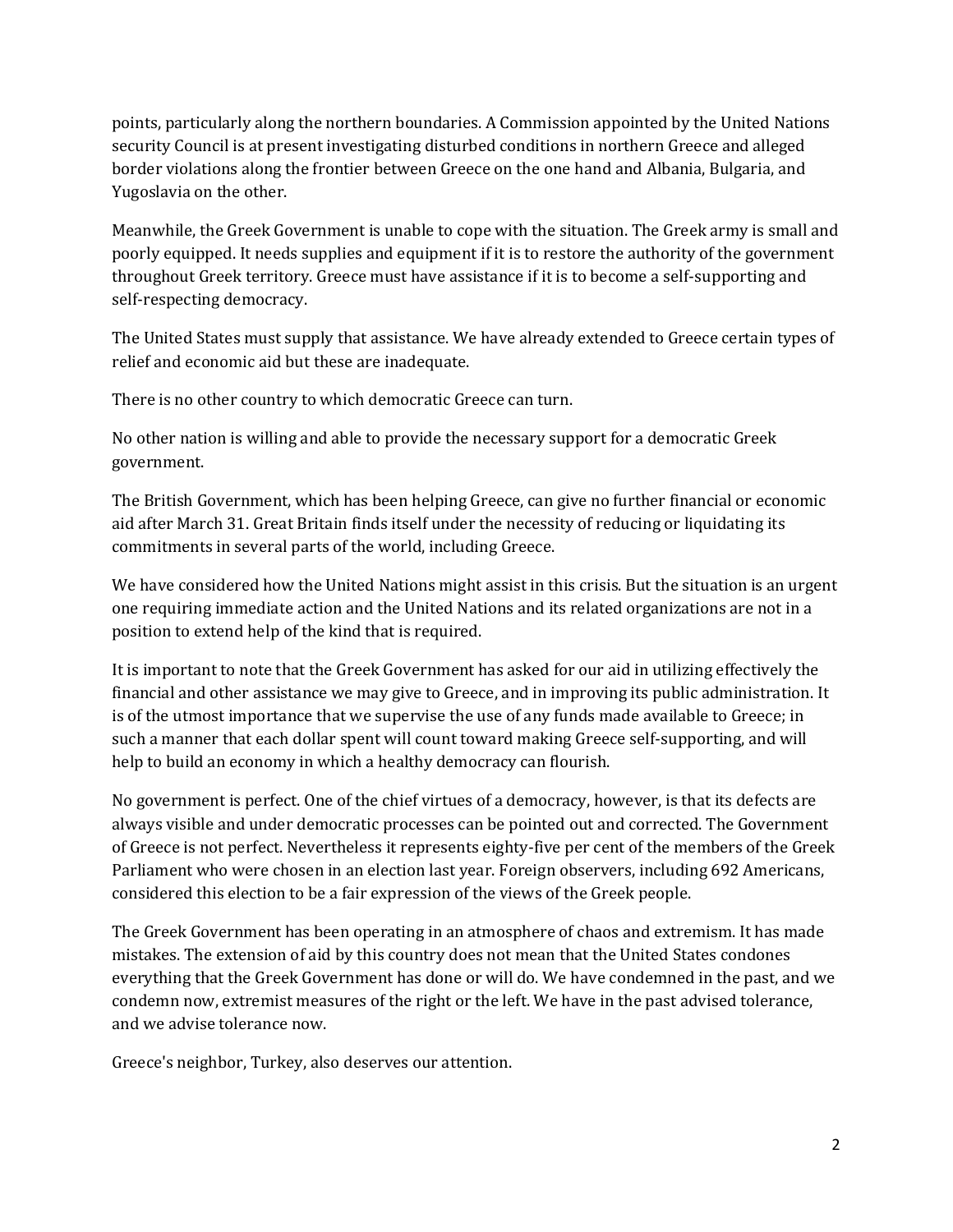The future of Turkey as an independent and economically sound state is clearly no less important to the freedom-loving peoples of the world than the future of Greece. The circumstances in which Turkey finds itself today are considerably different from those of Greece. Turkey has been spared the disasters that have beset Greece. And during the war, the United States and Great Britain furnished Turkey with material aid.

Nevertheless, Turkey now needs our support.

Since the war Turkey has sought financial assistance from Great Britain and the United States for the purpose of effecting that modernization necessary for the maintenance of its national integrity.

That integrity is essential to the preservation of order in the Middle East.

The British government has informed us that, owing to its own difficulties can no longer extend financial or economic aid to Turkey.

As in the case of Greece, if Turkey is to have the assistance it needs, the United States must supply it. We are the only country able to provide that help.

I am fully aware of the broad implications involved if the United States extends assistance to Greece and Turkey, and I shall discuss these implications with you at this time.

One of the primary objectives of the foreign policy of the United States is the creation of conditions in which we and other nations will be able to work out a way of life free from coercion. This was a fundamental issue in the war with Germany and Japan. Our victory was won over countries which sought to impose their will, and their way of life, upon other nations.

To ensure the peaceful development of nations, free from coercion, the United States has taken a leading part in establishing the United Nations, The United Nations is designed to make possible lasting freedom and independence for all its members. We shall not realize our objectives, however, unless we are willing to help free peoples to maintain their free institutions and their national integrity against aggressive movements that seek to impose upon them totalitarian regimes. This is no more than a frank recognition that totalitarian regimes imposed on free peoples, by direct or indirect aggression, undermine the foundations of international peace and hence the security of the United States.

The peoples of a number of countries of the world have recently had totalitarian regimes forced upon them against their will. The Government of the United States has made frequent protests against coercion and intimidation, in violation of the Yalta agreement, in Poland, Rumania, and Bulgaria. I must also state that in a number of other countries there have been similar developments.

At the present moment in world history nearly every nation must choose between alternative ways of life. The choice is too often not a free one.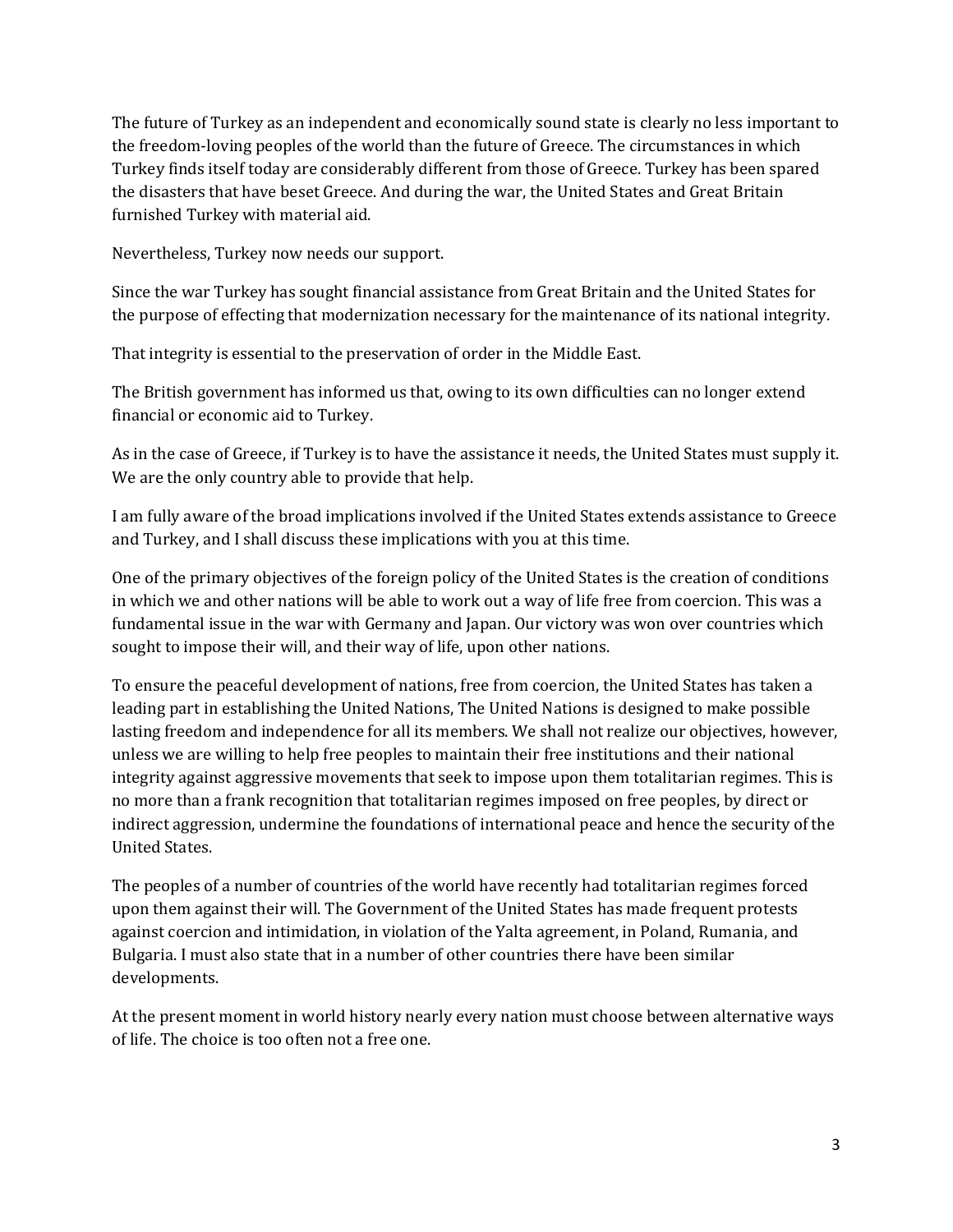One way of life is based upon the will of the majority, and is distinguished by free institutions, representative government, free elections, guarantees of individual liberty, freedom of speech and religion, and freedom from political oppression.

The second way of life is based upon the will of a minority forcibly imposed upon the majority. It relies upon terror and oppression, a controlled press and radio; fixed elections, and the suppression of personal freedoms.

I believe that it must be the policy of the United States to support free peoples who are resisting attempted subjugation by armed minorities or by outside pressures.

I believe that we must assist free peoples to work out their own destinies in their own way.

I believe that our help should be primarily through economic and financial aid which is essential to economic stability and orderly political processes.

The world is not static, and the status quo is not sacred. But we cannot allow changes in the status quo in violation of the Charter of the United Nations by such methods as coercion, or by such subterfuges as political infiltration. In helping free and independent nations to maintain their freedom, the United States will be giving effect to the principles of the Charter of the United Nations.

It is necessary only to glance at a map to realize that the survival and integrity of the Greek nation are of grave importance in a much wider situation. If Greece should fall under the control of an armed minority, the effect upon its neighbor, Turkey, would be immediate and serious. Confusion and disorder might well spread throughout the entire Middle East.

Moreover, the disappearance of Greece as an independent state would have a profound effect upon those countries in Europe whose peoples are struggling against great difficulties to maintain their freedoms and their independence while they repair the damages of war.

It would be an unspeakable tragedy if these countries, which have struggled so long against overwhelming odds, should lose that victory for which they sacrificed so much. Collapse of free institutions and loss of independence would be disastrous not only for them but for the world. Discouragement and possibly failure would quickly be the lot of neighboring peoples striving to maintain their freedom and independence.

Should we fail to aid Greece and Turkey in this fateful hour, the effect will be far reaching to the West as well as to the East.

We must take immediate and resolute action.

I therefore ask the Congress to provide authority for assistance to Greece and Turkey in the amount of \$400,000,000 for the period ending June 30, 1948. In requesting these funds, I have taken into consideration the maximum amount of relief assistance which would be furnished to Greece out of the \$350,000,000 which I recently requested that the Congress authorize for the prevention of starvation and suffering in countries devastated by the war.